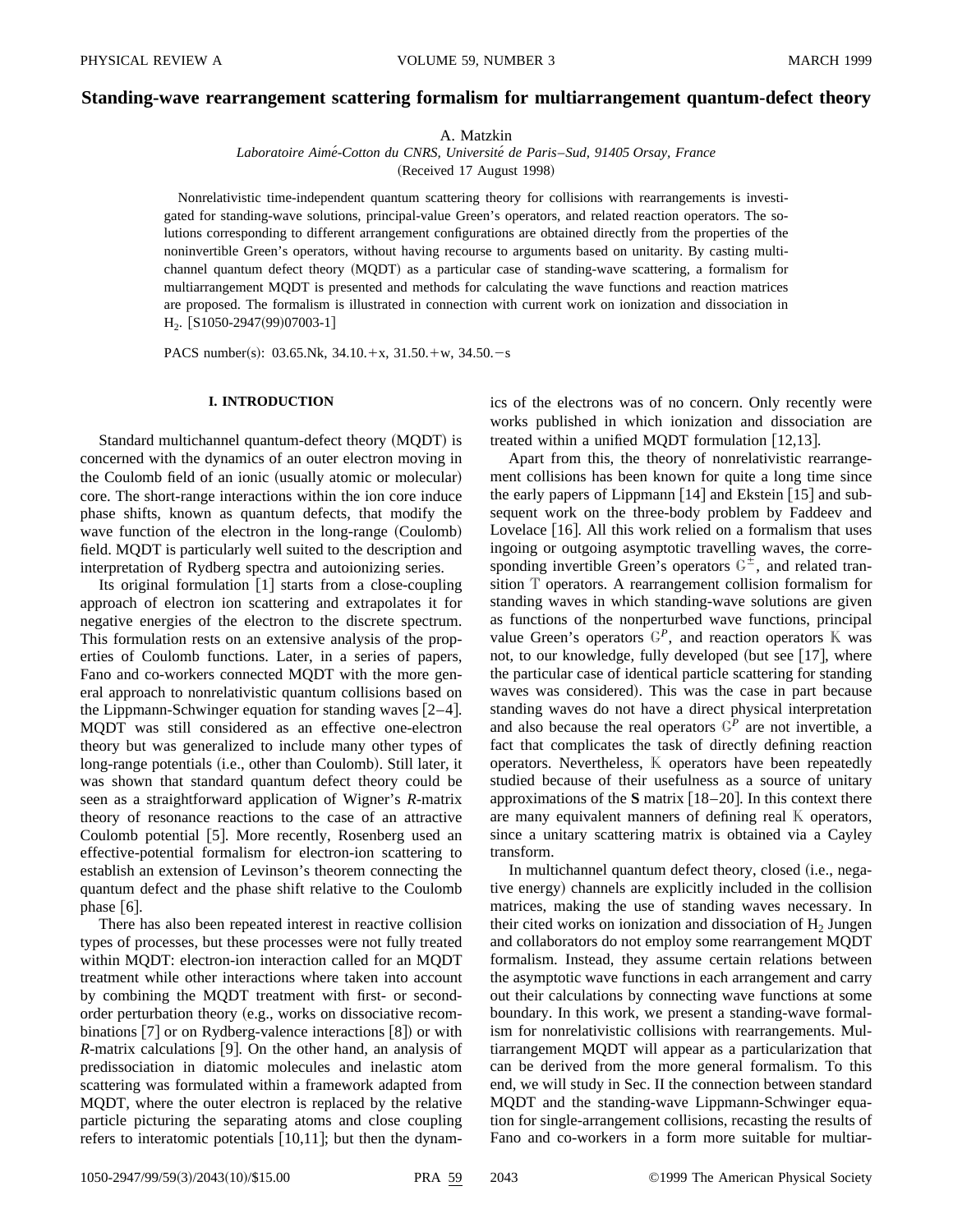rangement generalizations. In Sec. III, we shall introduce our rearrangement reaction operators by explicitly considering the form of the wave functions: the solutions are thus obtained without the need for a paradigm based on unitarity, as had been previously proposed by Kouri and Levin  $[17]$ . The K operators will be given as functions of real Green's operators and interaction potentials. In Sec. IV, by including closed channels in the standing-wave rearrangement scattering formalism of Sec. III, we shall introduce a multiarrangement multichannel quantum-defect theory; it will be illustrated by considering ionization and dissociation in  $H_2$  and showing the connection between this work and the assumed relations of Refs.  $[12]$  and  $[13]$ . Methods of direct calculations of the wave functions and related parameters will be suggested.

## **II. FROM STANDING-WAVE COLLISIONS TO MQDT**

#### **A. Lippmann-Schwinger equations**

We shall consider in this section the Lippmann-Schwinger equation for the single-arrangement case (i.e., effective direct collisions). Let *H* be the total Hamiltonian of the system given by  $H = H_0 + V$ . The time-independent solutions of  $H_0$ ,

$$
(E - H_0) |\phi_i(E)\rangle = 0, \tag{2.1}
$$

are supposed to be known while the solutions of *H* at the same energy, labeled  $|\psi_i(E)\rangle$  are looked for. The outgoing and ingoing solutions  $|\psi_i^+(E)\rangle$  and  $|\psi_i^-(E)\rangle$  are given by the Lippmann-Schwinger  $(LS)$  equations  $[21,22]$ 

$$
\begin{aligned} \left| \psi_i^{\pm}(E) \right\rangle &= \left| \phi_i(E) \right\rangle + \mathbb{G}_0^{\pm}(E) V \left| \psi_i^{\pm}(E) \right\rangle \\ &= \left| \phi_i(E) \right\rangle + \mathbb{G}^{\pm}(E) V \left| \phi_i(E) \right\rangle, \end{aligned} \tag{2.2}
$$

where the Green's operator associated with the nonperturbed Hamiltonian is given by

$$
G_0^{\pm}(E) = (E - H_0 \pm i\lambda)^{-1}
$$
 (2.3)

and the propagator of the full interaction by

$$
\mathbb{G}^{\pm}(E) = (E - H \pm i\lambda)^{-1}, \tag{2.4}
$$

The limit  $\lambda \rightarrow 0$  will be implicitly understood throughout. These invertible operators fulfill the resolvent equations

$$
G^{\pm} = G_0^+ + G_0^{\pm} V G^{\pm} = G_0^+ + G^{\pm} V G_0^{\pm} . \qquad (2.5)
$$

It is then common to introduce a transition operator T given by

$$
\mathbb{T}(E) = V + V\mathbb{G}_0^+(E)T(E) = V + V\mathbb{G}^+(E)V \qquad (2.6)
$$

and insert it in the LS equations. For example, for the outgoing wave this yields

$$
|\psi_i^+(E)\rangle = |\phi_i(E)\rangle + \mathbb{G}_0^+(E)\mathbb{T}(E)|\phi_i(E)\rangle. \tag{2.7}
$$

We have not yet stated the nature of the ''free'' state  $|\phi_i(E)\rangle$  that is linked to the boundary conditions incorporated in the Green's operator. Henceforth we shall require  $|\phi_i(E)\rangle$  to be a standing wave, unless otherwise stated. If we further demand the solution to be also a standing wave, we have the Lippmann-Schwinger equation for standing waves:

$$
|\psi_i^P(E)\rangle = |\phi_i(E)\rangle + \mathcal{G}_0^P(E)V|\psi_i^P(E)\rangle, \tag{2.8}
$$

where *P* stands for principal value integration, and the principal-value Green's operator  $G_0^P$  is related to  $G_0^{\pm}$  by

$$
\mathcal{G}_0^P(E) = \mathcal{G}_0^{\pm}(E) \pm i \pi \delta(E - H_0) = P(E - H_0)^{-1}.
$$
 (2.9)

As is known,  $G_0^P$  does not have an inverse and does not obey the resolvent equation. Thus the analog of the right-hand equalities in Eqs.  $(2.2)$  and  $(2.6)$  cannot be written for standing waves. Nevertheless, by defining

$$
K = V + V C_0^P V + V C_0^P V C_0^P V + \dots = (I - V C_0^P)^{-1} V,
$$
\n(2.10)

which can be simply put as

$$
\mathbb{K} = V + V \mathbb{G}_0^P \mathbb{K},\tag{2.11}
$$

direct iteration of the LS equation Eq.  $(2.8)$  yields

$$
\left|\psi_i^P(E)\right\rangle = \left|\phi_i(E)\right\rangle + \mathcal{G}_0^P(E)\mathbb{K}(E)\left|\phi_i(E)\right\rangle. \tag{2.12}
$$

The *i* index specifies the channel: an initial nonperturbed wave in channel *i*,  $|\phi_i(E)\rangle$ , gives rise to "postcollision" waves  $\mathbb{G}_{0}^{P}(E)\mathbb{K}(E)|\phi_{i}(E)\rangle$ , the total solution being then denoted  $|\psi_i^P(E)\rangle$ . The *P* superscript for principal value and the energy specification will be dropped from now on from state vectors and operators and will implicitly be understood throughout unless otherwise stated.

#### **B. Derivation of MQDT**

Multichannel quantum defect theory can be characterized by three main points.

 $(1)$  System partitioning. The system (atom or molecule) in state *i* is partitioned in two parts: the core, whose state is denoted  $|i^+(E_i^+)\rangle$ , and the effective outer electron. In the absence of the perturbing potential *V*, the radial states of the outer electron are given by  $|f_i(\epsilon_i)\rangle$  and the orbital and spin part by  $|\omega_i\rangle$ , that we include with the core state in the compound notation  $|i\rangle$  to account for orbital and spin couplings. Thus the solutions of  $H_0$  are given by

$$
|\phi_i(E)\rangle = |f_i(\epsilon_i)\rangle |\omega_i\rangle |i^+(E_i^+)\rangle = |f_i\rangle |i\rangle, \qquad (2.13)
$$

where the radial degree of freedom of the outer electron (*r* coordinate), has been separated, and the total energy has been partitioned into the core energy  $E_i^+$  (which is assumed to lie within the bound spectrum) and the outer electron energy  $\epsilon_i$ :

$$
E = E_i^+ + \epsilon_i \,. \tag{2.14}
$$

The core state is supposed to be an antisymmetrized product vanishing outside a core radius  $r_0$ . We will require  $|\phi_i\rangle$  to be zero at  $r=0$ , so  $|\phi_i\rangle$  is then given by a standing wave regular at the origin.

*(2) Radial functions and Green's operators.*  $\epsilon_i$  can be positive (continuum electron corresponding to an open  $(O)$ channel,  $\epsilon_i = \frac{1}{2}k_i^2$  or negative ("bound" electron, for a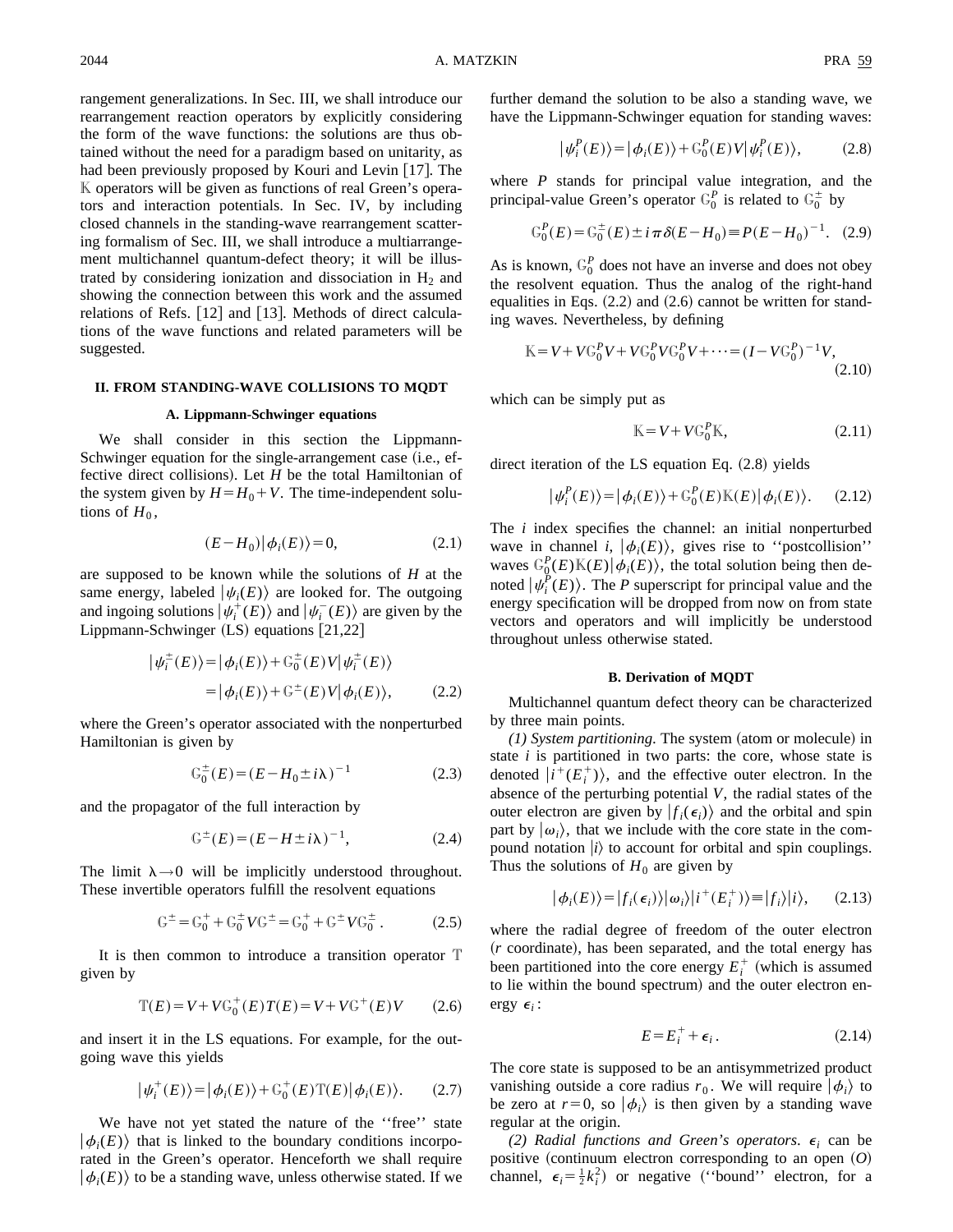closed (*C*) channel,  $\epsilon_i = -\frac{1}{2} \kappa_i^2$ ); atomic units are being used. In the MQDT framework, closed channels explicitly appear in the reaction matrices (whereas in standard scattering theory the collision matrices include only the physically open channels, the discrete levels appearing as poles): open and closed channels are treated on the same footing. This is realized by defining smooth radial Green's functions, that do not present any singularities for bound states but diverge for  $\epsilon_i$ <0 when  $r \rightarrow \infty$ . The boundary conditions at infinity are thus not included in these radial Green's functions. Greene, Fano, and Strinati have shown  $\lceil 3 \rceil$  that such radial Green's functions are defined by

$$
\mathcal{G}_{\epsilon_i}(r,r') = \frac{2}{W_{\epsilon_i}[f,g]} g_i(r) f_i(r) \tag{2.15}
$$

where  $r_>(r_*)$  indicates the larger (smaller) of  $(r,r')$ . When the long-range field is simply Coulomb,  $f_i(\epsilon_i, r)$  is a Coulomb function regular at  $r=0$  and  $g_i(\epsilon_i, r)$  is irregular and forms a radial basis with *f*. Both *f* and *g* are normalized to the energy. A standard choice is to set *f* and *g* as oscillating at large *r* with equal amplitude and 90 degrees out of phase (for  $\epsilon$  >0) and with their Wronskian  $W_{\epsilon_i}[f,g] = 2/\pi$ . A straightforward consequence is that the Green's operators used in MQDT, which will be noted  $G_0$  are different from the Green's operators  $G_0$  of Eqs. (2.8) to (2.12). It can be shown that

$$
G_0(E) = G_0(E) - \pi \sum_i \Theta(-\epsilon_i) |\phi_i(E)\rangle \langle \phi_i(E)| (\tan \beta_i)^{-1},
$$
\n(2.16)

where  $\beta_i$  is the accumulated phase function measuring the number of half-wavelengths between  $r=0$  and  $r=\infty$  [for a Coulomb field of charge *Z*, we have  $\beta_i = \pi(v_i - l_i)$  and  $\tan \beta_i = \tan \pi \nu_i$ , where  $\nu_i = -Z/\kappa_i$  is the effective quantum number of the outer electron). The phase function can be expressed simply in terms of the Jost functions of the longrange potential extrapolated to negative energies (see Ref. [23]).  $\Theta$  is the step function: the last term thus appears only for closed channels and cancels the possible singularities of  $G_0$ .

*(3) Short-range interactions.* The interaction *V* is short range, limited to the region inside the ion core radius  $r_0$ :

$$
V|r\rangle = \Theta(r - r_0)V|r\rangle.
$$
 (2.17)

This gives rise to the following physical picture: outside the core, the outer electron only sees a long-range, centrally symmetric local field, included within  $H_0$ . Inside the core the electron has a complicated motion due to the noncentral and nonlocal interactions, but the translation of these shortrange effects outside the core amounts to inducing radial phase shifts, the *K* operator elements, that are expected to have smooth variations with the energy of the outer electron, which is subjected far outside the core to a comparatively weak long-range force.

On the mathematical standpoint, we take the LS equation for standing waves, Eq.  $(2.12)$ , choose a set of nonperturbed channels (in practice a truncated set) given by the expression  $(2.13)$  with the Green's operator  $G_0$  given by Eq.  $(2.16)$ . Because each core state has a definite energy,  $G_0$  can be reduced, by using Eq.  $(2.14)$  and the closed-form expression of the radial Green's function  $(2.15)$  to

$$
\langle r|G_0|r'\rangle = \sum_{j\in\{O+C\}}|j(E_j^+)\rangle\langle j(E_j^+)|\mathcal{G}_{\epsilon_j}(r,r'),\tag{2.18}
$$

where the sum runs on open and closed channels. With the help of expressions  $(2.15)$  and  $(2.17)$  the LS equation outside the core  $(r > r_0)$  takes the form

$$
\langle r|\psi_i\rangle \equiv \psi_i(r) = f_i(r)|i\rangle - \sum_j g_j(r)|j\rangle K_{ji}(E). \tag{2.19}
$$

The  $K_{ji}$  are the on-the-energy shell elements of the  $K$  operator:

$$
K_{ji}(E) = \langle f_j(\epsilon_j) | \langle j(E_j^+) | K | i(E_i^+) \rangle | f_i(\epsilon_i) \rangle, \quad (2.20)
$$

where  $K$  is defined by

$$
K = -\pi V + V G_0 K. \tag{2.21}
$$

By projecting this last equation over a finite basis, the  $K_{ii}$ elements can be found by solving the corresponding integral equations on a coarse energy mesh  $(e.g., [24])$  or by adapting the Schwinger variational method to equations with smooth radial Green's functions [25,26]. In practice, the *K* matrix, or related quantum defects  $\mu_{ij} \equiv \pi^{-1}$  arctan  $K_{ij}$  can also be determined from  $$ perimental data or to *ab initio* computations [28].

Equation  $(2.19)$  is the generic building block of MQDT wave functions. The total standing-wave function, denoted  $\psi^{\rho}$ , is obtained by superposing the functions  $\psi_i(r)$ , each with its channel coefficient  $B_i^{\rho}$ :

$$
\psi^{\rho}(r) = \sum_{i} |i\rangle \bigg[ B_{i}^{\rho} f_{i}(r) - \sum_{j} B_{j}^{\rho} K_{ij} g_{i}(r) \bigg]. \tag{2.22}
$$

The  $\rho$  superscript labels the eigenstates of the open-channel interaction. The  $B_i^{\rho}$  coefficients are found by examining asymptotic boundary conditions. For example, ionization corresponds to incoming-wave boundary conditions  $(29]$  for the atomic case,  $[30]$  for the molecular case). If we assume that the final state corresponds to a measurement of the electron's channel *i* (basically its angular momentum and its coupling with the ion's angular momentum) then the final state is simply given by the solution of the LS equation,

$$
|\psi_i^-\rangle = |\phi_i\rangle + \mathbb{G}_0^- \mathbb{T}^\dagger |\phi_i\rangle, \tag{2.23}
$$

which can be set by Eq.  $(2.9)$  as a superposition of standing waves  $|\psi_{\rho}\rangle$ ,

$$
|\psi_i^-\rangle = \sum_{\rho} \mathbf{U}_{\rho i} e^{-i\pi\tau_\rho} \cos \pi \tau_\rho |\psi_\rho\rangle, \tag{2.24}
$$

Here **U** diagonalizes T and K,  $e^{2i\pi\tau_p}$  being the eigen-phaseshifts of the (open-channel) **S** matrix, and the eigenchannel functions  $|\psi_{\rho}\rangle$  are given by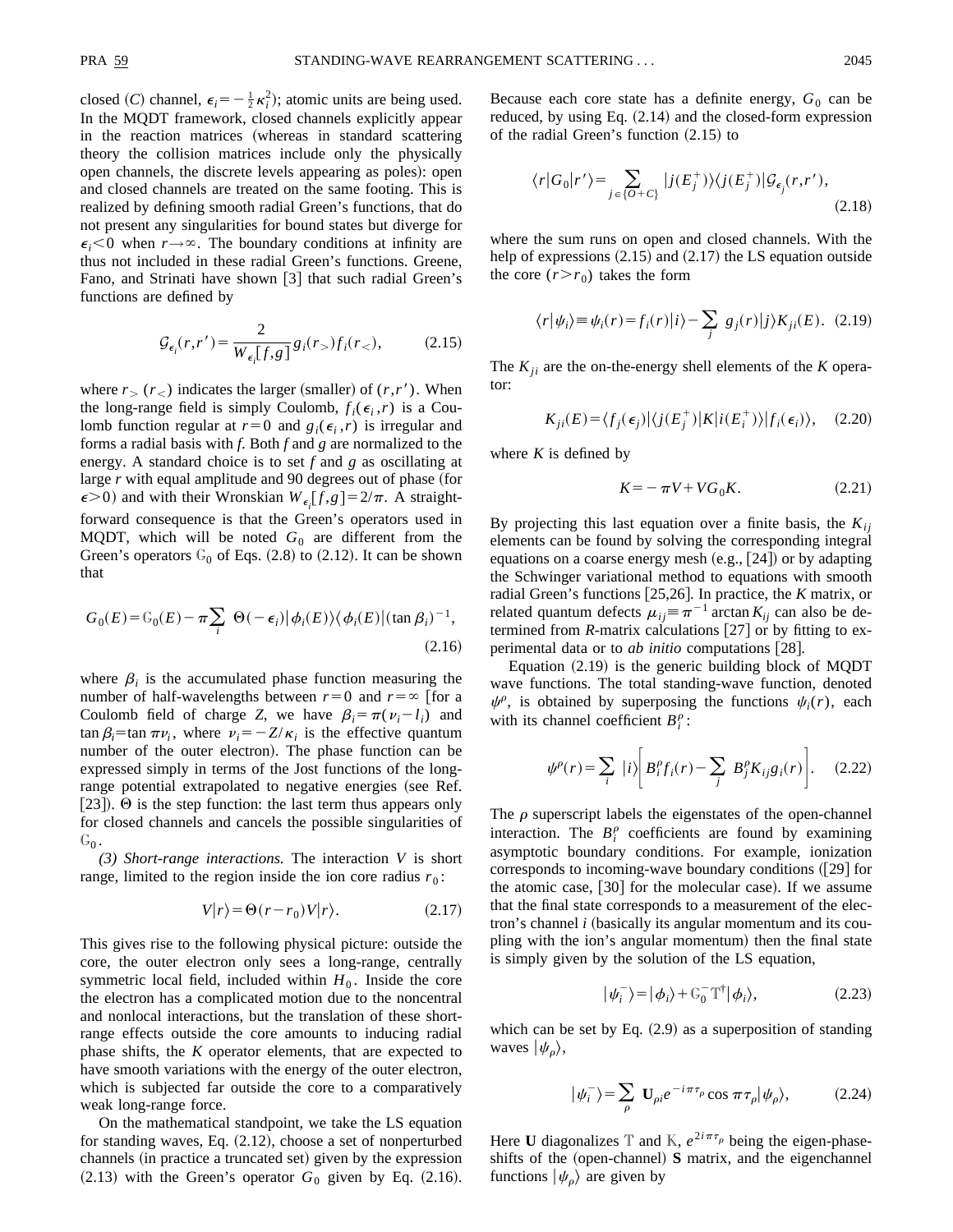Then by imposing  $\psi^{\rho}(r) \rightarrow \langle r | \psi_{\rho} \rangle$  in the limit  $r \rightarrow \infty$ , we get by matching Eqs.  $(2.22)$  and  $(2.25)$  the following relations for closed and open channels:

$$
i \in C, \quad B_i^{\rho} + \sum_{j \in \{O + C\}} B_j^{\rho} K_{ij} (\tan \beta_i)^{-} = 0,
$$
  

$$
i \in O, \quad \begin{cases} B_i^{\rho} = \mathbf{U}_{i\rho}^{\dagger}, \\ \sum_{j \in \{O + C\}} B_j^{\rho} K_{ij} = -\pi \sum_{j \in O} \mathbf{U}_{j\rho}^{\dagger} \mathbf{K}_{ij} = \mathbf{U}_{i\rho}^{\dagger} \tan \pi \tau_{\rho}, \end{cases}
$$
(2.26)

which is the usual MQDT system that can be solved in a standard manner  $[1]$ , so as to get the values of the phase function  $\beta_i$  corresponding to the physical bound-state energies, as well as the eigen-phase-shifts  $\tau_{\rho}$  and the  $B_i^{\rho}$  coefficients.

We have not yet included explicitly the antisymmetry requirement. Let us consider *N* identical particles, i.e., the outer electron of coordinate **r** colliding on an ion containing  $N-1$  electrons. Then the formulas given above in this subsection hold when *K* is replaced by

$$
K_{\text{eff}} = -\pi (I - (N - 1)P_{N, N-1})V + VG_0K_{\text{eff}}, \quad (2.27)
$$

where  $P_{N,N-1}$  is a permutation operator exchanging the *N*th with the  $(N-1)$ th electron. The derivation of Eq.  $(2.27)$  follows closely from the standard approach employed in scattering theory: *N* different arrangements have to be considered, each one corresponding to a different outer electron. Since standing waves and related operators replace the more usual traveling waves, the demonstration follows from our results of Sec. III and is briefly outlined in Appendix A. We will not explicitly deal with antisymmetrization in the rest of the paper since the form of the equations are not modified. But obviously, antisymmetrization has to be taken into account when calculating the reaction matrix.

## **III. REARRANGEMENT COLLISION FORMALISM FOR STANDING WAVES**

When we consider rearrangement collisions, the total Hamiltonian of the system is partitioned in several ways, each of them corresponding to a given arrangement of the system:

$$
H = H_{\alpha} + V^{\alpha} = H_{\beta} + V^{\beta} = \cdots. \tag{3.1}
$$

 $|\phi_{\alpha_i}(E)\rangle$  is an eigenstate of  $H_\alpha$ ;  $|\psi_{\alpha_i}(E)\rangle$  is the solution of  $H$  corresponding to an "initial" nonperturbed  $i$  state (channel) in arrangement  $\alpha$ . The ingoing and outgoing wave LS equations are well known,

$$
\left|\psi_{\alpha_i}^{\pm}(E)\right\rangle = \left|\phi_{\alpha_i}(E)\right\rangle + \mathcal{G}_{\alpha}^{\pm}(E)V^{\alpha}\left|\psi_{\alpha_i}^{\pm}(E)\right\rangle, \tag{3.2}
$$

where the Green's operators  $G_{\alpha}^{\pm} = (E - H_{\alpha} \pm i\lambda)^{-1}$  obey the resolvent equations  $(2.5)$  that can be set here as

$$
\mathbb{G}^{\pm -1}(E) = \mathbb{G}_{\alpha}^{\pm -1} - V^{\alpha} = \mathbb{G}_{\beta}^{\pm -1} - V^{\beta} = \cdots. \tag{3.3}
$$

By introducing a set of  $T$  operators, the LS equations are formally solved. For example, with

$$
\mathbb{T}^{\alpha\alpha} = V^{\alpha} + V^{\alpha} \mathbb{G}_{\alpha}^{+} \mathbb{T}^{\alpha\alpha} = V^{\alpha} + V^{\alpha} \mathbb{G}^{+} V^{\alpha} \tag{3.4}
$$

the outgoing  $LS$  equation  $(3.2)$  takes the form

$$
|\psi_{\alpha_i}^+\rangle = |\phi_{\alpha_i}\rangle + \mathbb{G}_\alpha^+ \mathbb{T}^{\alpha \alpha} |\phi_{\alpha_i}\rangle. \tag{3.5}
$$

It is straightforward to get cross-arrangement transition operators such that  $G_{\beta}^{+}T^{\beta\alpha} = G_{\alpha}^{+}T^{\alpha\alpha}$  by simply using Eq.  $(3.3)$ . The well-known result is

$$
\mathbb{T}^{\beta\alpha} = V^{\alpha} + V^{\beta} \mathbb{G}^+ V^{\alpha}.
$$
 (3.6)

It is also recognized that  $\mathbb{T}^{\beta\alpha}$  and

$$
\overline{T}^{\beta\alpha} = V^{\beta} + V^{\beta} G^{+} V^{\alpha} \tag{3.7}
$$

have the same on-the-energy shell elements but do not obey the same LS equation, since

$$
|\psi_{\alpha_i}^+\rangle = i\lambda G_{\beta}^+ |\phi_{\alpha_i}\rangle + G_{\beta}^+ \bar{T}^{\beta \alpha} |\phi_{\alpha_i}\rangle.
$$
 (3.8)

The standing-wave analog of Eq.  $(3.2)$  is

$$
|\psi_{\alpha_i}\rangle = |\phi_{\alpha_i}\rangle + \mathbb{G}_{\alpha}V^{\alpha}|\psi_{\alpha_i}\rangle. \tag{3.9}
$$

Then direct iteration leads to

$$
|\psi_{\alpha_i}\rangle = |\phi_{\alpha_i}\rangle + \mathbb{G}_{\alpha} \mathbb{K}^{\alpha \alpha} |\phi_{\alpha_i}\rangle \tag{3.10}
$$

with

$$
\mathbb{K}^{\alpha\alpha} = V^{\alpha} + V^{\alpha}\mathbb{G}_{\alpha}\mathbb{K}^{\alpha\alpha} = V^{\alpha}(I - \mathbb{G}_{\alpha}V^{\alpha})^{-1} = (I - V^{\alpha}\mathbb{G}_{\alpha})^{-1}V^{\alpha}
$$
\n(3.11)

but there is no analog for standing-wave reaction operators to the last equality (the formal solution for the  $T$  operators) of Eq.  $(3.4)$ . Yet it can easily be established that the principalvalue Green's operator of the full interaction, G, is related to the  $\alpha$  arrangement Green's operator  $G_{\alpha}$  by

$$
G = (I - G_{\alpha}V^{\alpha})^{-1}(G_{\alpha} + R_{\alpha}) = (G_{\alpha} + \bar{R}_{\alpha})(I - V^{\alpha}G_{\alpha})^{-1},
$$
\n(3.12)

where  $\mathbb{R}_{\alpha}$  and  $\overline{\mathbb{R}}_{\alpha}$  are "rest" terms, which are not present in Eq.  $(3.3)$ , and are found to be given by

$$
\mathcal{R}_{\alpha} = -\pi^2 \delta (E - H_{\alpha}) V^{\alpha} \delta (E - H) = -\pi^2 \delta_{\alpha} V^{\alpha} \delta,
$$
\n(3.13)

$$
\mathbb{R}_{\alpha} = -\pi^2 \delta(E - H) V^{\alpha} \delta(E - H_{\alpha}) = -\pi^2 \delta V^{\alpha} \delta_{\alpha}.
$$
\n(3.14)

We are now looking for a cross-arrangement reaction operator  $K^{\beta\alpha}$  such that

$$
\mathbb{G}_{\alpha}\mathbb{K}^{\alpha\alpha} = \mathbb{G}_{\beta}\mathbb{K}^{\beta\alpha}.\tag{3.15}
$$

This useful relation allows to write the LS equation  $(3.10)$ for an initial nonperturbed wave in arrangement  $\alpha$  in terms of the Green's operator in arrangement  $\beta$  and of the crossarrangement reaction operator  $\overline{K}^{\beta\alpha}$  whose expression we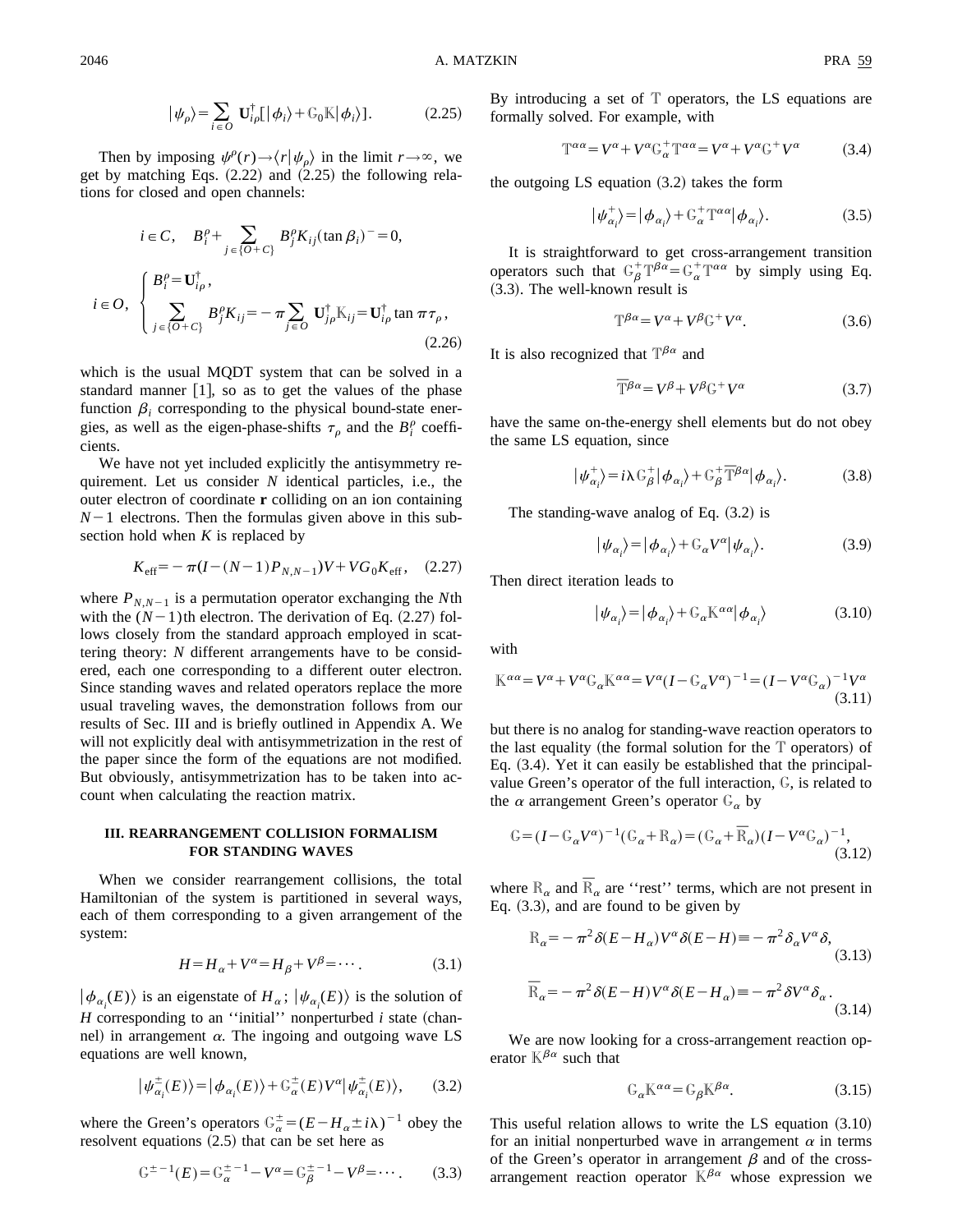now derive by taking the right-hand equality of Eq.  $(3.11)$ and the relations  $(3.12)$  successively, we get

$$
G_{\alpha}K^{\alpha\alpha} = G_{\beta}(I - V^{\beta}G_{\beta})^{-1}V^{\alpha}
$$
  
+{[(I - G\_{\beta}V^{\beta})^{-1}R\_{\beta} - \overline{R}\_{\alpha}(I - V^{\alpha}G\_{\alpha})^{-1}]V^{\alpha}}. (3.16)

Now from Eqs.  $(3.3)$  and  $(3.12)$  we deduce

$$
\delta_{\alpha} = (I + \mathbb{G}V^{\alpha})^{-1} \delta(I - V^{\alpha} \mathbb{G}_{\alpha}) = (I - \mathbb{G}_{\alpha}V^{\alpha}) \delta(I + V^{\alpha} \mathbb{G})^{-1}
$$
\n(3.17)

and use this relation to show that the terms between brackets in Eq.  $(3.16)$  can be set as

$$
-\pi^2 (I - G_{\beta} V^{\beta})^{-1} {\delta_{\beta} (V^{\beta} - V^{\alpha}) \delta_{\alpha}} K^{\alpha \alpha}, \qquad (3.18)
$$

which vanishes because  $V^{\beta} - V^{\alpha} = H_{\alpha} - H_{\beta}$  is projected onto states corresponding to different arrangements but having the same energy. We have then found an operator  $\mathbb{K}^{\beta\alpha}$  that can be set, following Eq.  $(3.16)$  and iterating once as

$$
\mathbb{K}^{\beta\alpha} = (I - V^{\beta} \mathbb{G}_{\beta})^{-1} V^{\alpha} = V^{\alpha} + V^{\beta} \mathbb{G}_{\beta} \mathbb{K}^{\beta\alpha}.
$$
 (3.19)

Notice that  $T^{\beta\alpha}$  can also be written in a similar form, but  $\mathbb{K}^{\beta\alpha}$  cannot be formulated like Eq. (3.6). In fact, from Eqs.  $(3.19)$  and  $(3.12)$  we see that

$$
\mathbb{K}^{\beta\alpha} = V^{\alpha} + V^{\beta} \mathbb{G} V^{\alpha} - V^{\beta} (I - \mathbb{G}_{\beta} V^{\beta})^{-1} \mathbb{R}_{\beta} V^{\alpha}.
$$
 (3.20)

We can also display an operator  $\overline{K}^{\beta\alpha}$  having the same on-shell elements as  $K^{\beta\alpha}$  and related to  $K^{\beta\alpha}$ , as in the case of the T operators by  $\mathbb{R}^{\beta\alpha} = \mathbb{R}^{\beta\alpha} + V^{\beta} - V^{\alpha}$ . Then it may be shown that

$$
\overline{\mathbb{K}}^{\beta\alpha} = V^{\beta} (I - \mathbb{G}_{\alpha} V^{\beta})^{-1} = V^{\beta} + \overline{\mathbb{K}}^{\beta\alpha} \mathbb{G}_{\alpha} V^{\alpha}.
$$
 (3.21)

It is interesting to note that the LS equation with  $\mathbb{R}^{\beta\alpha}$ , given since  $\mathbb{G}_{\beta}(V^{\beta} - V^{\alpha}) | \phi_{\alpha_i} \rangle = | \phi_{\alpha_i} \rangle$  by

$$
|\psi_{\alpha_i}\rangle = \mathbb{G}_{\beta} \overline{\mathbb{R}}^{\beta \alpha} |\phi_{\alpha_i}\rangle
$$
 (3.22)

has only a homogeneous term. The infinitesimal term appearing in the LS equations for traveling waves [see Eq.  $(3.8)$ ] that was in question ever since the early works on rearrangement collisions theory [31] does not appear for standing waves. There does not seem to be any inconsistency in this latter case, precisely because the principal-value Green's operators are not invertible.

Half-on-shell integral equations are readily derived from the expressions  $(3.19)$  or  $(3.21)$ , thus avoiding recourse to the damping equation and related unitarity arguments, as had been done previously in the case of the scattering of two identical particles  $[17,32]$  (identical particle scattering is considered in Appendix A). As usual in rearrangement scattering,  $K$  is the matrix of the whole set of same-arrangement and cross-arrangement operators. It can be checked that  $\mathbb{K}^{\alpha\alpha}$ is Hermitian, and that relations of the type  $K^{\alpha\beta\dagger}=\bar{K}^{\beta\alpha}$  lead to a symmetric on-shell K matrix for real potentials. Moreover, these results can be extended in a straightforward manner when more than two arrangements are considered.

#### **IV. MULTIARRANGEMENT MQDT**

### **A. General remarks**

We have derived in the last section a formalism for collisions with rearrangement for the standing-wave type of wave functions. We have seen in Sec. II B how multichannel quantum defect theory follows from the general formulation of standing-wave scattering. We then expect multiarrangement MQDT to follow in a straightforward manner from the results of Sec. III. This is done so by setting the multiarrangement MQDT Green's operator in arrangement  $\alpha$  as

$$
G_{\alpha} = \mathbb{G}_{\alpha} - P_{\alpha},\tag{4.1}
$$

where

$$
P_{\alpha}(E) = \pi \sum_{i} \Theta(-\epsilon_{i}) (\tan \beta_{\alpha_{i}})^{-1} |\phi_{\alpha_{i}}(E)\rangle \langle \phi_{\alpha_{i}}(E)|
$$
\n(4.2)

"projects" on the closed channels in arrangement  $\alpha$  and acts in a similar way to the  $\delta(E-H_{\alpha})$  type of operators. It is not to be confused with the principal value symbol, although addition of this term to  $G_{\alpha}$  cancels the closed-channel singularities and thus acts similarly to the principal value symbol in the open-channel Green's operator. Here  $\beta_{\alpha_i}$  is the accumulated phase function, introduced in Eq.  $(2.16)$  above, for the arrangement  $\alpha$ . Note that  $P_{\alpha}$  vanishes in the absence of closed channels.

The next step is to replace, in Eq.  $(3.11)$ , the operators  $G_{\alpha}$ ,  $R_{\alpha}$ , and  $\bar{R}_{\alpha}$  by  $G_{\alpha}$ ,  $R_{\alpha}$ , and  $\bar{R}_{\alpha}$ , given, respectively, by Eq.  $(4.1)$  and

$$
R_{\alpha} = P_{\alpha}(I + V^{\alpha} \mathbb{G}) - \pi^2 \delta_{\alpha} V^{\alpha} \delta, \tag{4.3}
$$

$$
\overline{R}_{\alpha} = (I + \mathbb{G}V^{\alpha})P_{\alpha} - \pi^2 \delta V^{\alpha} \delta_{\alpha}.
$$
 (4.4)

Then by defining

$$
K^{\alpha\alpha} = -\pi^{-1}V^{\alpha} + V^{\alpha}G_{\alpha}K^{\alpha\alpha} = -\pi(I - V^{\alpha}G_{\alpha})^{-1}V^{\alpha}
$$
\n(4.5)

we are led to the analog of Eq.  $(3.16)$ :

$$
G_{\alpha}K^{\alpha\alpha} = -\pi G_{\beta}(I - V^{\beta}G_{\beta})^{-1}V^{\alpha} - \pi\{[(I - G_{\beta}V^{\beta})^{-1}R_{\beta} - \bar{R}_{\alpha}(I - V^{\alpha}G_{\alpha})^{-1}]V^{\alpha}\}.
$$
\n(4.6)

Now by using Eq.  $(3.17)$  and further demonstrating that

$$
G_{\beta}(V^{\beta} - V^{\alpha})P_{\alpha} = G_{\beta}(V^{\beta} - V^{\alpha})P_{\alpha} = P_{\alpha}
$$
 (4.7)

the braces in Eq.  $(4.6)$  are seen to vanish, so that the results of Sec. III hold (with the conventional  $-\pi$  factor added in the definition of the reaction operators).

We then conclude that the reaction matrices are obtained by solving the operator equation

$$
K^{\beta\alpha} = -\pi V^{\alpha} + V^{\beta} \mathbb{G}_{\beta} K^{\beta\alpha} - V^{\beta} P_{\beta} K^{\beta\alpha}, \tag{4.8}
$$

where  $\alpha$  and  $\beta$  label different or identical arrangements. The solution of the total Hamiltonian corresponding to a nonperturbed wave in arrangement  $\alpha$  and channel  $i,|\phi_{\alpha} \rangle$ , is given by one of the equivalent expressions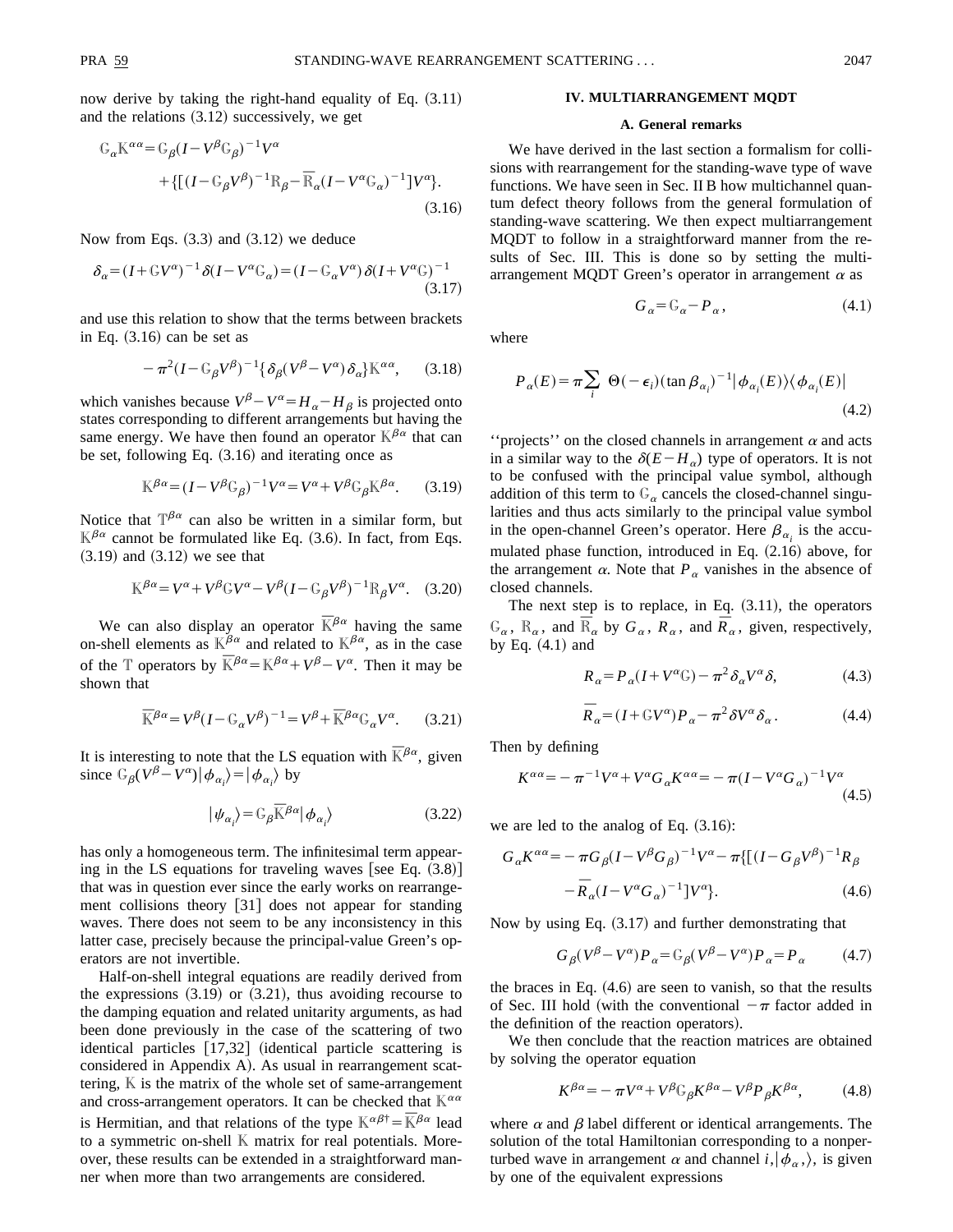$$
|\psi_{\alpha_i}(E)\rangle = |\phi_{\alpha_i}(E)\rangle - \pi^{-1} G_{\alpha}(E) K^{\alpha \alpha}(E) |\phi_{\alpha_i}(E)\rangle, \tag{4.9}
$$

$$
\big|\psi_{\alpha_i}(E)\big>=-\pi^{-1}G_{\beta}(E)\bar{K}^{\beta\alpha}(E)\big|\phi_{\alpha_i}(E)\big>,\quad \ (4.10)
$$

and the solution of *H* corresponding to a nonperturbed wave in arrangement  $\beta$  and channel *j* is given in terms of  $|\phi_{\beta_j}\rangle$  by

$$
|\psi_{\beta_j}(E)\rangle = |\phi_{\beta_j}(E)\rangle - \pi^{-1} G_{\beta}(E) K^{\beta\beta}(E) |\phi_{\beta_j}(E)\rangle
$$
\n(4.11)

or

$$
|\psi_{\beta_j}(E)\rangle = -\pi^{-1}G_{\alpha}(E)\overline{K}^{\alpha\beta}(E)|\phi_{\beta_j}(E)\rangle.
$$
 (4.12)

For simplicity we consider here only two arrangements. The total wave function is then the superposition

$$
|\psi^{\rho}\rangle = \sum_{i} B_{i}^{\rho} |\psi_{\alpha_{i}}\rangle + \sum_{j} B_{j}^{\rho} |\psi_{\beta_{j}}\rangle, \qquad (4.13)
$$

which can be seen as a consequence of the orthogonality of the Hilbert spaces spanned by the states that develop from different initial channels.

The reaction matrices can be calculated by coupled integral equations from their definitions in terms of the interaction potentials and the principal value Green's operators. The coefficients are determined by matching  $|\psi^{\rho}\rangle$  to asymptotic open-channel functions. As in Sec. II above, the  $\rho$  superscript has been introduced to anticipate the manifold of standing waves corresponding to a given physical process.

For definiteness, this will be illustrated below on a specific example. Since in most problems approximate Hamiltonians are used, we don't expect the equality between Eqs.  $(4.9)$  and  $(4.10)$  to hold exactly. Rather Eqs.  $(4.9)$  and  $(4.10)$ will alternatively be used in different domains where the approximations introduced in the Hamiltonians have a sense.

### **B. Ionization and dissociation in H2**

 $H<sub>2</sub>$  has always been the prototype of the application of MQDT to molecular problems. Although dissociation related effects were studied by combining MQDT with a perturbative or *R*-matrix approach [8,9], only recently was a work published in which a unified quantum defect theory treatment is carried out  $[12]$ . This treatment was then used as a base for the study of wave packets  $[13]$ . Notwithstanding, Jungen and co-workers do not explicitly use some equivalent of multi-arrangement MQDT. They determine an effective total reaction matrix by assuming the form of the asymptotic wave functions [see their Eq.  $(1)$  in both articles] while considering two types of wave functions, inner (for small internuclear distance  $R$ ) and outer (large  $R$ ) dissociative functions, the parameters being found by matching these functions at some boundary. Our aim in the following is not to conduct practical calculations of a definite process involving both ionization and dissociation—the problem will be tackled elsewhere  $|33|$ —but rather to give an illustration of the standing-wave formalism, i.e., how a multiarrangement quantum defect theory may, in principle, be used to treat processes involving different arrangements, that are here the two possible fragmentation ways of  $H<sub>2</sub>$ .

As in Ref.  $[12]$ , we will suppose that the molecular energy is below the threshold for dissociative ionization, and that dissociation is correctly described by the sole covalent configuration  $H(1s) + H(nl)$ . Then the particles may gather in two different arrangements: I for ionization, describing  $e^- - H_2^+$  asymptotic states (*r* radial coordinate) as well as scattering of negative energy electrons giving rise to the bound states of  $H_2$ ; and  $D$  for dissociation, that is,  $H(1s)$ - $H(nl)$  scattering ( $R$  coordinate). The Hamiltonian is consequently partitioned as  $H = H_I + V^I = H_D + V^D$ .

The Hamiltonians and the coupled and uncoupled wave functions in the *I* arrangement have been repeatedly used [34,28,35] and will not be given here. Since  $|\phi_{I_i}\rangle = |f_i\rangle|i\rangle$ only include bound states of the ion, we shall require the vibrational functions to be bounded (i.e.,  $\langle R | \phi_{I_i} \rangle = 0$  for large  $R$ ).

For the *D* arrangement, we will take the Born-Oppenheimer  $(BO)$  approximated Hamiltonian.  $H_D$  then contains the electronic and rotational Hamiltonians, as well as the kinetic term of the vibrational Hamiltonian, while  $V^D$ includes the internuclear interaction  $R^{-1}$ , the electronic energy and the constant term  $-V^D(R \rightarrow \infty) = \frac{1}{2}(1+n^{-2})$ . The eigenstates of  $H_D$  are set as

$$
\langle R | \phi_{D_d} \rangle = \mathcal{F}_d(R) | \phi_d^{el} \rangle | \phi_d^{\text{rot}} \rangle \equiv \mathcal{F}_d(R) | d \rangle, \qquad (4.14)
$$

where  $\mathcal{F}_d(R)$  is a (standing) free function regular at the origin (sine type) and  $\mathcal{G}_d(R)$  is the irregular companion.

As stated, the reaction matrices may, in principle, be obtained from coupled integral equations. There are different manners of setting up the numerical problem, depending on which technique is used (these are described, for example, in the review papers  $[36,37]$  and references therein). Employing a formulation with half-on-shell integral equations drastically reduces the dimension of the linear system to be solved, the disadvantage is then that a new system has to be set up for different energies. Briefly, to calculate the on-shell elements  $K_{\beta_i^{\alpha_i}}^{\beta_{\alpha}}(E,E) = \langle \phi_{\beta_i}(E) | K^{\beta \alpha} | \phi_{\alpha_j}(E) \rangle$  where the greek letters  $\alpha$  and  $\beta$  stand for *I* or *D* and the lowercase latin letters  $i$  and  $j$  label the channels, Eq.  $(4.8)$  is taken half-on-shell between  $\langle \phi_{\beta_i}(E_{n_i}) |$  and  $|\phi_{\alpha_j}(E)\rangle$ . The Green's operator  $G_{\beta}$ is replaced by its eigenfunction expansion over a truncated set of channels; thus half-on-shell reaction matrix elements appear. The  $P_{\beta}(E)$  operator, as given by Eq. (4.2), gives rise to on-shell matrix elements. The following equation between matrix elements is obtained:

$$
K^{\beta\alpha}_{\beta_i\alpha_j}(E_{n_i}, E) = V^{\alpha}_{\beta_i\alpha_j}(E_{n_i}, E)
$$
  
+ 
$$
\sum_{k} \int_{n_k} \frac{V^{\beta}_{\beta_i\beta_k}(E_{n_i}, E_{n_k})}{\epsilon_k - \epsilon_{n_k}} K^{\beta\alpha}_{\beta_k\alpha_j}(E_{n_k}, E)
$$
  
- 
$$
\sum_{k} \Theta(-\epsilon_k) [\tan \beta_{\beta_k}(E)]^{-1}
$$
  

$$
\times V^{\beta}_{\beta_i\beta_k}(E_{n_i}, E) K^{\beta\alpha}_{\beta_k\alpha_j}(E, E). \qquad (4.15)
$$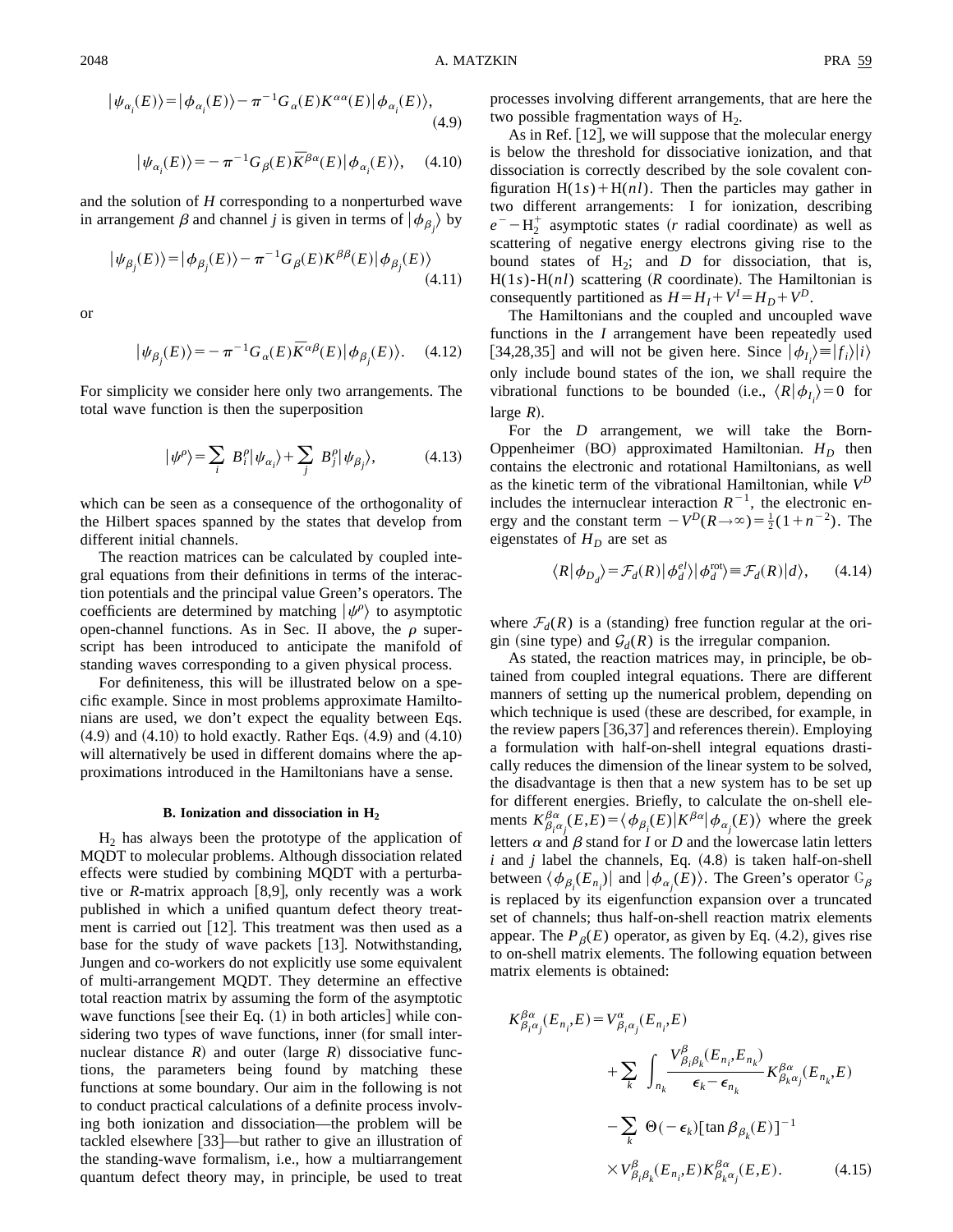A quadrature, symbolized by  $f_{n_k}$ , has been imposed on this equation: the principal part integration over positive energies and the formal sum running over all the discrete negative energies for each channel  $k$  in the arrangement  $\beta$  are replaced by the sum over the quadrature points  $E_{n_k}$  [or equivalently  $\epsilon_{n_k}$  by a suitable generalization of Eq. (2.14)].  $E_{n_k}$  is thus one of the quadrature points, corresponding to a given energy in channel *i*. By matching the energy *E* to one of the quadrature points, Eq.  $(4.15)$  leads to the following matrix equation:

$$
\overline{K_j^{\beta\alpha}}(E) = \overline{V_j^{\alpha}}(E) + \underbrace{V_1 \overline{K_j^{\beta\alpha}}(E)} + \underbrace{V_2 \overline{K_j^{\beta\alpha}}(E)}_{,} \quad (4.16)
$$

where  $V_1$  ( $V_2$ ) is the matrix corresponding to the second (third)  $\overline{\text{term}}$  of the right-hand side of Eq. (4.15). As denoted by the arrow,  $\overline{K}_i^{\overline{\beta}\alpha}$  is a vector containing the *j*th column of the half-on-shell reaction matrix  $K^{\beta\alpha}_{\beta_i\alpha_j}$ ; if  $q_i$  is the total number of quadrature points for channel *i* and the total number of channels is labeled by *N*, then  $\overline{K_j^{\beta\alpha}}$  contains  $\sum_{k=1}^N q_k$  elements. Equation  $(4.16)$  may be set as

$$
\left[\underline{I} - \underline{V}\right] \overbrace{K_j^{\beta \alpha}}^{\widehat{\beta \alpha}}(E) = \overline{V_j^{\alpha}}(E). \tag{4.17}
$$

To solve the system, the matrix *V* is first calculated at the selected energy  $E$  (although only  $V_2$  and a small submatrix of  $V_1$  explicitly depend on  $E$ ). The inhomogeneous term  $\vec{V}^{\alpha}_{j}(E)$  is then determined, and the system is solved for the *j*th column of  $K^{\beta\alpha}_{\beta_i\alpha_j}$  by an appropriate method. For example, the linear algebraic method developed by Collins and Schneider [38,39] combines an iteration process with a variational scheme and is well suited to solve a large system of linear equations; moreover, it has successfully been applied, within a different theoretical framework, to electron scattering from  $H_2^+$ . The other columns of  $K_{\beta_i \alpha_j}^{\beta \alpha}$  are solved by calculating the corresponding inhomogeneous vector and by using the same potential matrix *V*. In a final step, the onshell elements of the reaction matrix are recovered. Note that in all cases the *V* matrix only contains same-arrangement potential elements, and thus *V* enters in the computations of both same-arrangement and cross-arrangement reaction matrices: the cross-arrangement interaction is only explicitly calculated to the first order (this is a direct consequence of the propagator property of the Green's operators).

Details of the calculations and different methods of approximation will be discussed in a future paper. Here, three remarks are in order. First, when the outer electron is within the reaction zone, the Born-Oppenheimer approximation holds also in the *I* arrangement, and the free channel functions  $|\phi_{I_i}\rangle$  may accordingly be expanded as BO functions via a rotational and vibrational transformation [28]. The same holds for the Green's operator  $G_I$ . Second, working with reaction matrices that include closed channels and ''smooth'' Green's functions, and with energy-normalized radial functions is expected to reduce the size of the energy mesh. Finally, we have not explicitly included the antisymmetry requirements in the potential matrix elements of Eqs.  $(4.15)$ –  $(4.17)$ ; as advanced at the end of Sec. II, doing so does not



FIG. 1. The arrows picture the different terms of the wave function in the radial coordinate  $(R$  for the nuclei,  $r$  for the electron) plane, that are valid outside the core (in gray). The solid lines represent  $|\psi_{I_i}\rangle$  and the dotted lines represent  $|\psi_{D_d}\rangle$ .

change the form of the equations nor the structure of the linear system, although it does complicate the calculation of the potential matrix elements.

Now, taking Eqs. (4.9) and (4.11) with  $\alpha=I$  and  $\beta=D$ and reducing the Green's operators to on shell radial  $(r \text{ or } R)$ Green's functions as in Sec. II leads to

$$
\langle r|\psi_{I_i}\rangle = f_i(r)|i\rangle - \sum_{i'} g_{i'}(r)|i'\rangle K_{ii'}^{II}, \quad r > r_0,
$$
\n(4.18)

$$
\langle R|\psi_{D_d}\rangle = \mathcal{F}_d(R)|d\rangle - \sum_{d'} \mathcal{G}_{d'}(R)|d'\rangle K_{dd'}^{DD}, \quad R > R_0.
$$
\n(4.19)

where  $K_{ii'}^{II}$  and  $K_{dd'}^{DD}$  are the on-the-energy shell matrix elements of the same-arrangement reaction operators [for example  $K_{ii'}^{II}(E) = \langle \phi_{I_i}(E) | K^{II}(E) | \phi_{I_{i'}}(E) \rangle$ ]. From Eqs. (4.10) and  $(4.12)$  we get expressions with the cross-arrangement reaction operators

$$
\langle R | \psi_{I_i} \rangle = -\pi^{-1} \langle R | G_D \overline{K}^{DI} | \phi_{I_i} \rangle
$$
  
= 
$$
-\sum_{d'} \mathcal{G}_{d'}(R) | d' \rangle \overline{K}^{DI}_{d'i}, \quad R > R_0, \quad (4.20)
$$

and

$$
\langle r | \psi_{D_d} \rangle = -\pi^{-1} \langle r | G_I \overline{K}^{ID} | \phi_{D_d} \rangle
$$
  

$$
= -\sum_{i'} g_{i'}(r) | i' \rangle \overline{K}^{ID}_{i'd}, \quad r > r_0. \tag{4.21}
$$

Notice that because the reduction of the Green's operators takes the simple MQDT form only when the perturbation potentials vanish  $(r>r_0$  or  $R>R_0$ ) the expressions (4.18) to  $(4.21)$  are only valid in definite regions of the  $(R,r)$  plane represented in Fig. 1. As usual, within MQDT the wave function inside the core is not known; the physical core defined by both  $r < r_0$  and  $R < R_0$  is gray dashed on the figure. The solid lines represent Eqs.  $(4.18)$  and  $(4.20)$ , that we can think of as the scattered waves from an initial nonperturbed state  $|f_i\rangle|i\rangle$ , including exponentially diverging functions for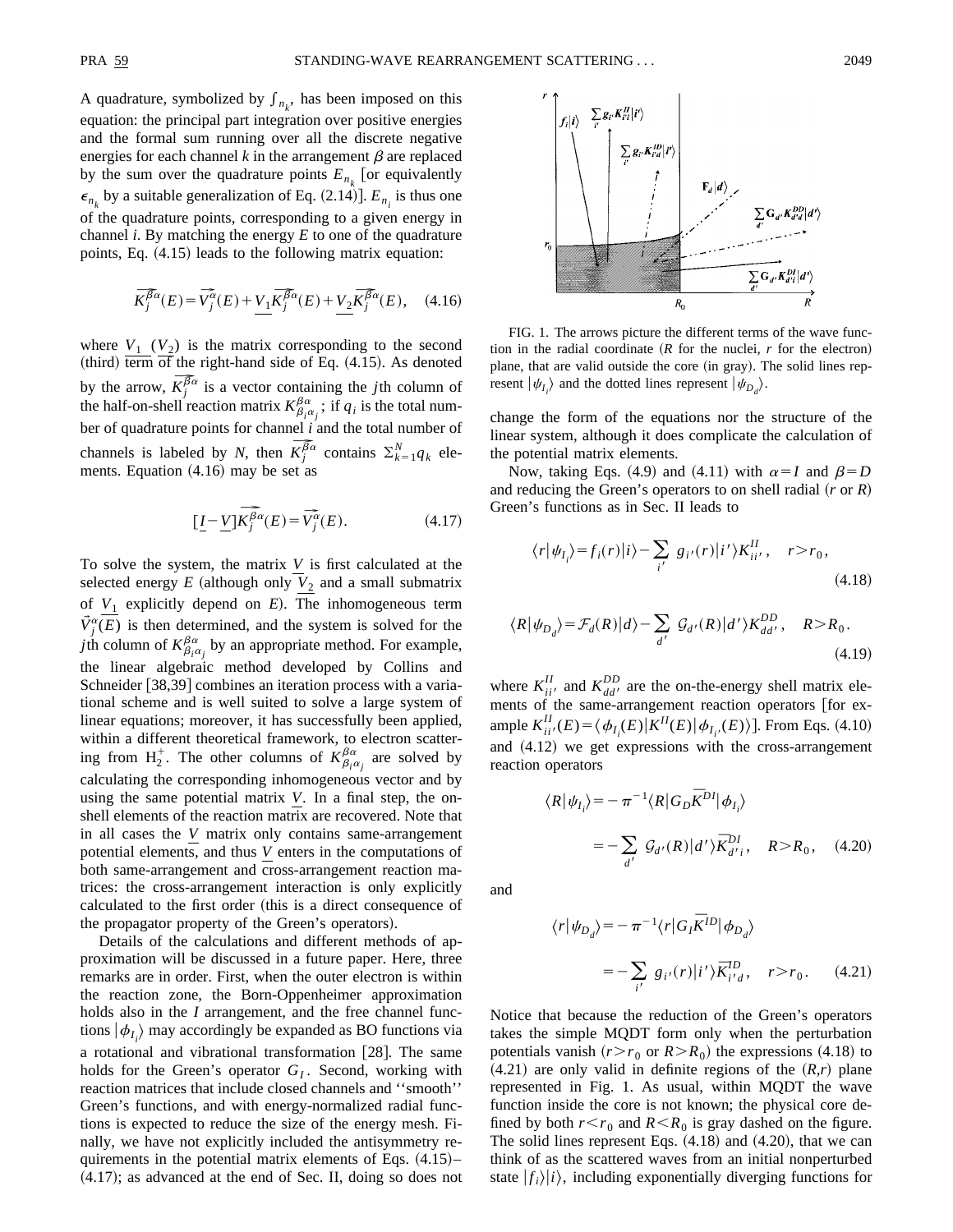closed channels. The dotted lines represent an initially nonperturbed state  $|F_d\rangle|d\rangle$  in the *D* arrangement scattering into other dissociation waves, Eq.  $(4.19)$ , or into *I* arrangement waves, Eq.  $(4.21)$ .

The total wave function is accordingly given by Eq.  $(4.13)$ . For  $r \gg r_0$  it is convenient to use Eqs.  $(4.18)$  and  $(4.21)$  since  $\langle r|G_I$  is known (and for  $R \gg R_0$  the other two pairs). The following expressions are obtained (with the onshell equalities  $K_{id'}^{ID} = \overline{K}_{id'}^{ID}$  and  $K_{di'}^{DI} = \overline{K}_{di'}^{DI}$ ):

$$
\langle r|\psi^{\rho}\rangle = \sum_{i \in \{I_O + I_P\}} |i\rangle \Bigg\{ B_i^{\rho} f_i(r) - \Bigg[ \sum_{i'} B_{i'}^{\rho} K_{i'i}^{II} + \sum_{d'} B_{d'}^{\rho} K_{id'}^{ID} \Bigg] g_i(r) \Bigg\}, \quad r > r_0,
$$
\n(4.22)

$$
\langle R | \psi^{\rho} \rangle = \sum_{d} |d \rangle \left\{ B_{d}^{\rho} \mathcal{F}_{d}(R) - \left[ \sum_{d'} B_{d'}^{\rho} K_{d'd}^{DD} + \sum_{i'} B_{i'}^{\rho} K_{di'}^{DI} \right] \mathcal{G}_{d}(R) \right\}, \quad R > R_{0}.
$$
\n(4.23)

In a final step, these two equations are matched to the standing-wave decompositions of ingoing ionization and ingoing dissociation functions. The basic idea is the same as in the single arrangement problem of Sec. II [see Eqs.  $(2.23)$ –  $(2.26)$ ] although the calculations are a bit more involved: for each  $\rho$ , there are now not one, but two eigenchannel functions (one per arrangement) that have both the same phase shift (see Appendix B). Since we are considering both closed  $(I_C)$  and open  $(I_O)$  channels in the *I* arrangement and only open channels in the *D* arrangement, the result is

$$
i \in I_C, \sum_{i' \in \{I_O + I_C\}} B_i^{\rho} K_{ii'}^{II} + \sum_{d' \in D} B_{d'}^{\rho} K_{id'}^{ID} + B_i^{\rho} \tan \beta_i = 0,
$$
  
\n
$$
i \in I_O, \begin{cases} B_i^{\rho} = \mathbf{U}_{i\rho}^{\dagger}, \\ \sum_{i' \in \{I_O + I_C\}} B_{i'}^{\rho} K_{ii'}^{II} + \sum_{d' \in D} B_{d'}^{\rho} K_{id'}^{ID} = -\pi \sum_{j \in \{I_O + D\}} \mathbb{K}_{ij} \mathbf{U}_{j\rho}^{\dagger} = \mathbf{U}_{i\rho}^{\dagger} \tan \pi \tau_{\rho}, \end{cases}
$$
  
\n
$$
d \in D, \begin{cases} B_d^{\rho} = \mathbf{U}_{d\rho}^{\dagger}, \\ \sum_{d' \in D} B_{d'}^{\rho} K_{dd'}^{DD} + \sum_{i' \in \{I_O + I_C\}} B_{i'}^{\rho} K_{di'}^{DI} = -\pi \sum_{j \in \{I_O + D\}} \mathbb{K}_{dj} \mathbf{U}_{j\rho}^{\dagger} = \mathbf{U}_{d\rho}^{\dagger} \tan \pi \tau_{\rho}, \end{cases}
$$
\n(4.24)

where  $K_{ij}$  are the elements of the open channels physical full reaction matrix with eigenvalues  $-\pi^{-1}$  tan  $\pi\tau_\rho$ , composed with the blocks  $K^{II}$ ,  $K^{ID}$ ,  $K^{DI}$ , and  $K^{DD}$ ;  $-\pi K$  is related to the total **S** matrix by a Cayley transform. Here **U** diagonalizes **S**. We are thus led to solving a system similar in form to the well-known typical MQDT system. The bound-state energies as well as the eigenphases hifts  $\tau<sub>o</sub>$  of the (ionization and dissociation) open-channel interactions are found first; then, for each  $\rho$ , the  $B_i^{\rho}$  coefficients are determined at the energy *E* of interest. As expected, the values taken by the phase function in the *I* arrangement,  $\beta$ <sub>*i*</sub>, now also depend on the waves scattered from the *D* arrangement.

#### **V. CONCLUSION**

In this article, we have first developed a standing-wave rearrangement scattering formalism in which the wave functions are given in terms of same-arrangement and crossarrangement reaction operators. A few works using standing waves in reactive collisions have been done in the past  $(e.g.,)$  $(40)$ , but the specific characteristics of standing-wave operators were not taken into account: the expressions valid for traveling waves were employed in the standing-wave context, although it has been known for quite a long time  $[41,32]$ that such a direct transposition for infinite-order expressions may lead to errors (as seen in Sec. III, the relations for travelling wave equations and collision operators do not always hold for standing waves).

By examining the relation between MQDT and the Lippmann-Schwinger approach, we have then derived a formalism for standing-wave rearrangement scattering with the explicit inclusion of closed channels. The methods of MQDT have by now far outpassed their original domain of atomic quantum defects, and since the formalism of Sec. IV extends these methods to rearrangement scattering, the theory may be seen as a multiarrangement MQDT. Besides giving a formal basis for ongoing research, the development of a multiarrangement quantum-defect theory concurs with current works concerned by the connection of different theoretical approaches to treat problems involving simultaneous motions of the nuclei and of an outer electron in diatomic systems.

#### **ACKNOWLEDGMENTS**

I would like to acknowledge discussions with Ch. Jungen, M. Raoult, and A. Suzor-Weiner (Orsay).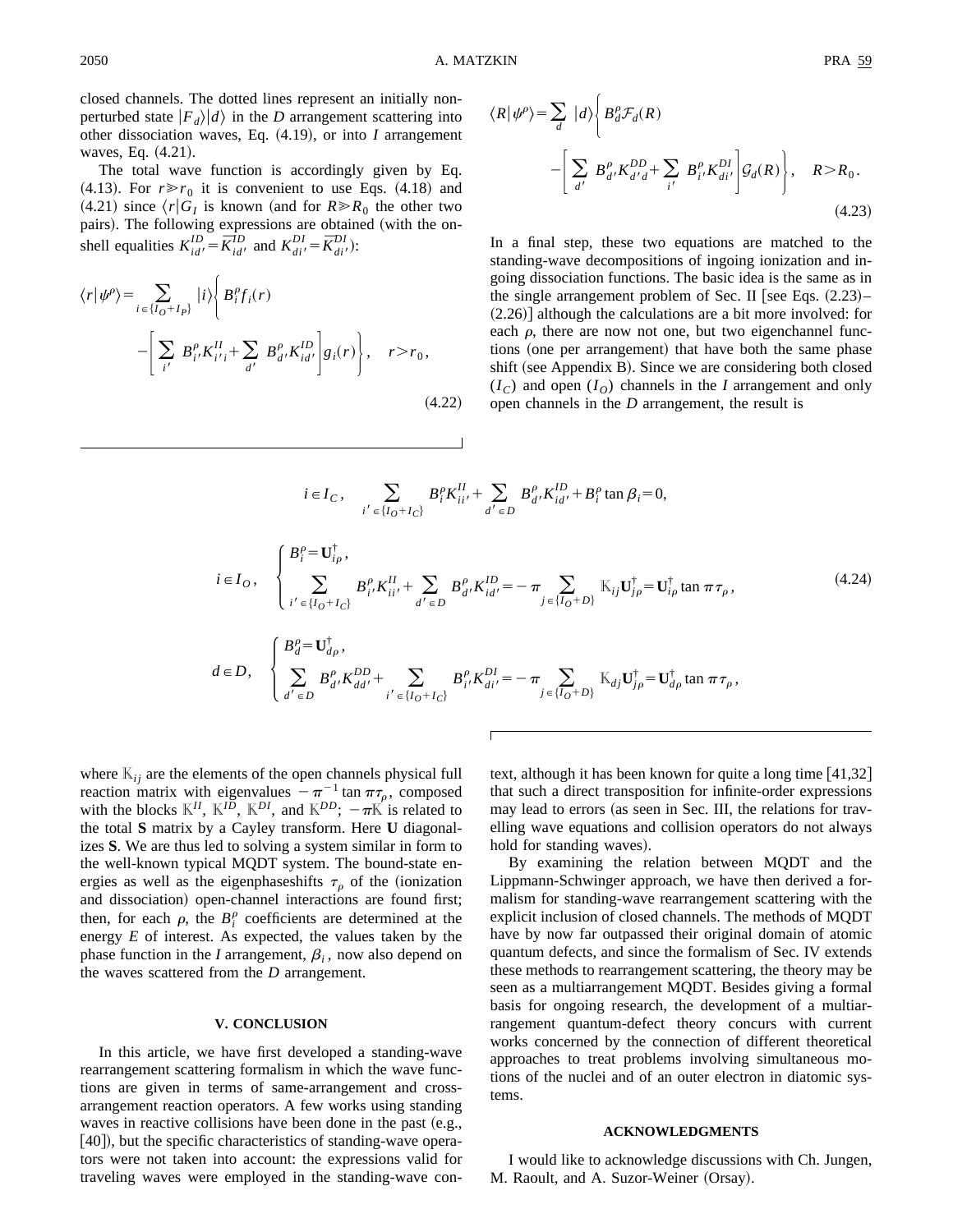### **APPENDIX A: ANTISYMMETRIZED REACTION OPERATOR**

We consider an electron colliding on a target containing  $N-1$  electrons. The Hamiltonian is partitioned following

$$
H = H_1 + V_1 = H_2 + V_2 = \dots = H_N + V_N, \tag{A1}
$$

where the index indicates which electron is initially colliding. Suppose that the *N*th electron, in state *i* collides on the core represented by the antisymmetrized product  $i^+(\mathbf{r}_1, ..., \mathbf{r}_{N-1})$ . Then in the notation of Sec. IV A the solution is given by

$$
|\psi_{N_i}\rangle = |\phi_{N_i}\rangle - \pi^{-1} G_N K^{NN} |\phi_{N_i}\rangle, \tag{A2}
$$

where *N* labels the arrangement and we shall set  $\langle r | \phi_{N_i} \rangle$  $\equiv f_i(r_N)|i_N\rangle.$ 

As known, when antisymmetrizing, we only need to consider the  $N-1$  permutations  $P_{N,\gamma}$  ( $\gamma \in \{1, \ldots, N-1\}$ ) that do not leave the core unchanged. The antisymmetrizer is then given up to a normalizing constant by

$$
\mathcal{A} = I - \sum_{\gamma=1}^{N-1} P_{N,\gamma} \tag{A3}
$$

and the antisymmetrized solution is  $A|\psi_{N_i}\rangle$ . With the help of the key Eq. (3.15) and by reducing  $G_N$ , we get for  $r_N > r_0$ 

$$
\langle r_N | \mathcal{A}G_N K^{NN} | \phi_{N_i} \rangle = \pi \sum_j g_j(r_N) |j_N \rangle
$$
  
 
$$
\times \langle \phi_{N_j} | \left[ K^{NN} - \sum_{\gamma=1}^{N-1} P_{N, \gamma} K^{\gamma N} \right] | \phi_{N_i} \rangle.
$$
 (A4)

We further take into account the finite spatial extent of the core, so that for  $r_N > r_0$  we have  $\langle r_N | A | \phi_{N_i} \rangle = f_i(r_N) |i_N \rangle$ , and finally

$$
\langle r_N | \mathcal{A} | \psi_{N_i} \rangle = f_i(r_N) |i_N \rangle - \sum_j g_j(r_N) |j_N \rangle \langle \phi_{N_j} | K_{\text{eff}} | \phi_{N_i} \rangle
$$
\n(A5)

where  $K_{\text{eff}}$  is given by the expression between brackets  $\left[\right]$  in Eq.  $(A4)$ . It can easily be shown that, when calculating matrix elements,  $K_{\text{eff}}$  can be set as

$$
K_{\text{eff}} = K^{NN} - (N - 1)P_{N-1,N}K^{N-1N} \tag{A6}
$$

$$
= -\pi (I - (N-1)P_{N-1,N})V_N + V_N G_N K_{\text{eff}}.
$$
 (A7)

In fact, since we may consider the  $f_i(r_N)$  to be orthogonal to any core function, the expressions can be further simplified when calculating the matrix elements of the reaction operator.

# **APPENDIX B: MULTIARRANGEMENT MQDT BOUNDARY CONDITIONS IN** *I*1*D* **SCATTERING**

The state vector of an ionized electron in channel *i* is given by the ingoing wave,

$$
|\psi_{I_i}^{-}\rangle = |\phi_{I_i}\rangle + \mathbb{G}_I^{-} \mathbb{T}^{\dagger II} |\phi_{I_i}\rangle.
$$
 (B1)

Although the operators here are initially defined on the asymptotic *I* arrangement Hilbert space, we can envisage them as defined on the super Hilbert space, which is the direct sum of the asymptotic spaces, on which the total collision matrices **S** or **T** are defined. Then there is a unitary matrix **U** that diagonalizes **T**, so that  $T^{\dagger H}$  can be expressed with the eigen-phase-shifts of **S**, allowing for the introduction of the different K operators. After some algebraic manipulations and with the help of Eq.  $(2.9)$ , Eq.  $(B1)$  is set as a superposition of standing waves:

$$
|\psi_{I_i}^{-}\rangle = \sum_{\rho} \mathbf{U}_{\rho i} e^{-i\pi\tau_{\rho}} \cos \pi \tau_{\rho} |\psi_{I_{\rho}}\rangle
$$
 (B2)

with

$$
|\psi_{I_{\rho}}\rangle = \sum_{i \in I_{O}} \mathbf{U}_{i\rho}^{\dagger} |\phi_{I_{i}}\rangle + \sum_{i \in I_{O}} \mathbf{U}_{i\rho}^{\dagger} \mathbf{G}_{I} \mathbf{K}^{II} |\phi_{I_{i}}\rangle
$$
  
+ 
$$
\sum_{d \in D} \mathbf{U}_{d\rho}^{\dagger} \mathbf{G}_{I} \mathbf{K}^{ID} |\phi_{D_{d}}\rangle.
$$
 (B3)

Then by reducing the Green's operator, and since **U** also diagonalizes the total reaction matrix  $K$  with diagonal elements  $-\pi^{-1}$  tan  $\pi\tau_\rho$ , we obtain

$$
\langle r | \psi_{I_{\rho}} \rangle = \sum_{i \in I_{O}} |i\rangle \mathbf{U}_{i\rho}^{\dagger} [f_i(r) - \tan \pi \tau_{\rho} g_i(r)]. \tag{B4}
$$

The same reasoning gives the decomposition of the state vector of the dissociated fragments in channel *d*,

$$
|\psi_{D_d}^-rangle = |\phi_{D_d}\rangle + \mathbb{G}_D^- \mathbb{T}^{\dagger DD} |\phi_{D_d}\rangle, \tag{B5}
$$

into standing waves

$$
\begin{aligned} |\psi_{D_{\rho}}\rangle &= \sum_{d} \mathbf{U}_{d\rho}^{\dagger} |\phi_{D_{d}}\rangle + \sum_{d} \mathbf{U}_{d\rho}^{\dagger} \mathbf{G}_{D} \mathbf{K}^{DD} |\phi_{D_{d}}\rangle \\ &+ \sum_{i \in I_{O}} \mathbf{U}_{i\rho}^{\dagger} \mathbf{G}_{D} \mathbf{K}^{DI} |\phi_{I_{i}}\rangle \end{aligned} \tag{B6}
$$

and by reducing  $G_D$ 

$$
\langle R | \psi_{D_{\rho}} \rangle = \sum_{d} |d \rangle \mathbf{U}_{d\rho}^{\dagger} [\mathcal{F}_{d}(R) - \tan \pi \tau_{\rho} \mathcal{G}_{d}(R)]. \quad (B7)
$$

Notice that unlike the case of direct (single-arrangement) scattering, there are now two distinct eigenchannel functions,  $|\psi_{I_{\rho}}\rangle$  and  $|\psi_{D_{\rho}}\rangle$ , but they both have a common phase shift [compare Eqs.  $(B4)$  and  $(B7)$  with Eq.  $(1)$  of Ref.  $[12]$ ].

Now the total wave function, Eq.  $(4.13)$ , is easily matched to Eq. (B4) when  $r \rightarrow \infty$  *and* to Eq. (B7) when  $R \rightarrow \infty$  by establishing the following relations:

$$
\langle r|G_{I}K^{L} \longrightarrow \langle r|G_{I}K^{L} - \pi
$$
  
 
$$
\times \sum_{i \in \{I_{O} + I_{P}\}} \Theta(-\epsilon_{i}) (\tan \beta_{i})^{-1} f_{i}(r)|i\rangle \langle \phi_{I_{i}}|K^{L},
$$
  
(B8)

where *L* stands for *II* or *ID*, and the trivial equality

$$
\langle R|G_D = \langle R|\mathbb{G}_D. \tag{B9}
$$

This yields the system given in Eq.  $(4.24)$ .